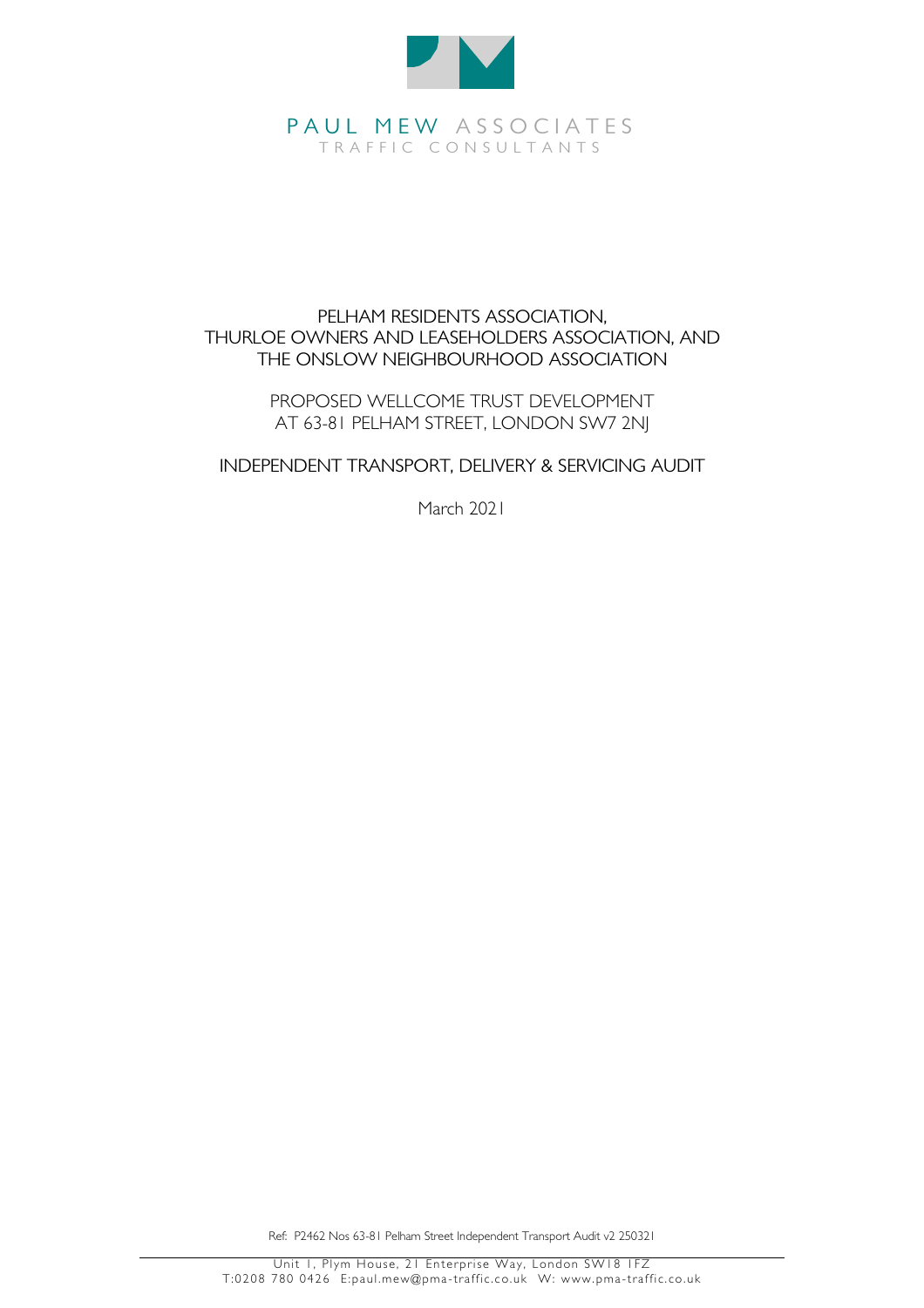## **Contents**

- 0.0 EXECUTIVE SUMMARY
- 1.0 INTRODUCTION<br>2.0 TRANSPORT ASSI
- TRANSPORT ASSESSMENT
- 3.0 OUTLINE DELIVERY & SERVICING PLAN
- 
- 4.0 WASTE MANAGEMENT STRATEGY<br>5.0 CONSTRUCTION TRAFFIC MANAG 5.0 CONSTRUCTION TRAFFIC MANAGEMENT PLAN
- 6.0 SUMMARY & CONCLUSION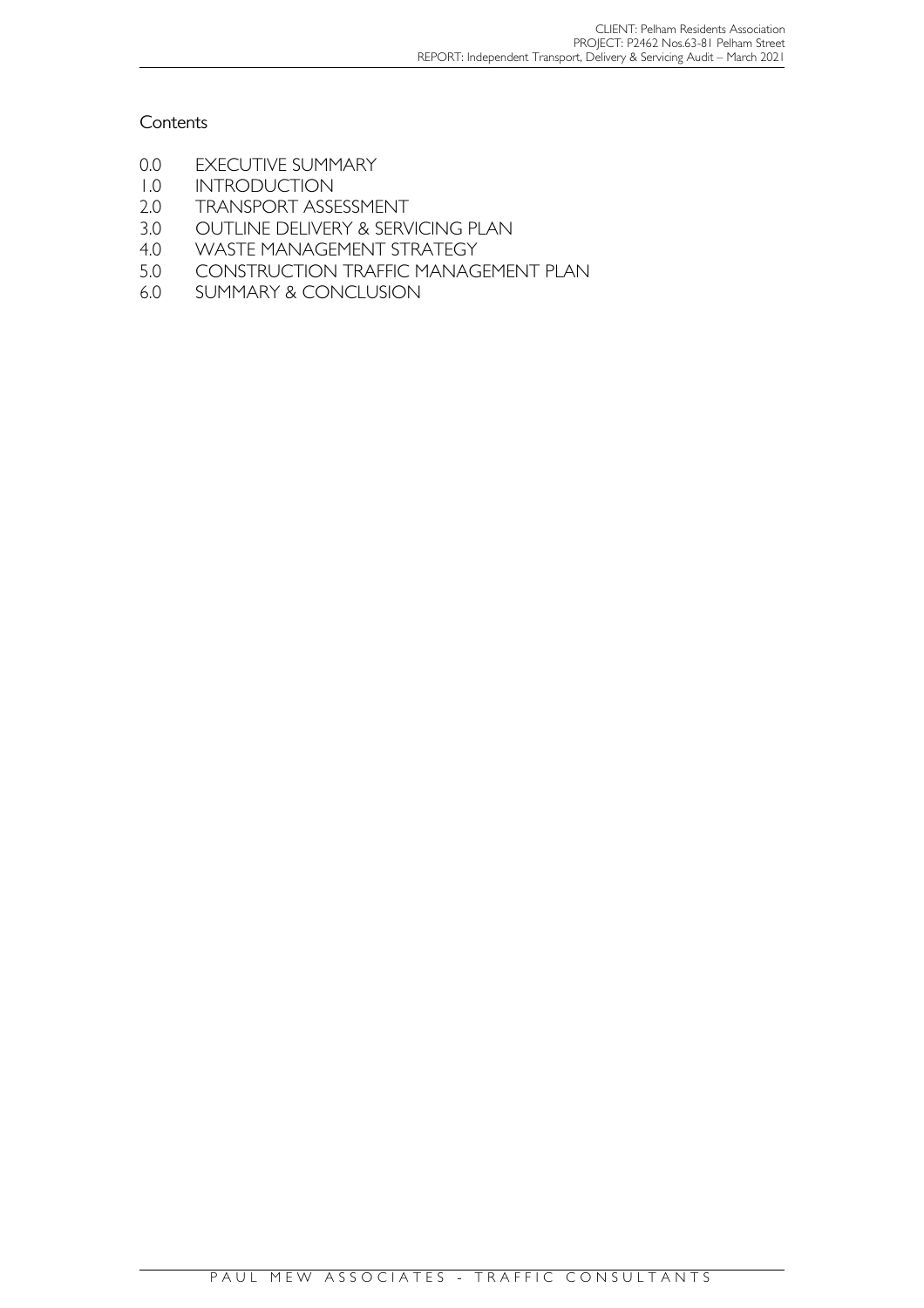# 0.0 EXECUTIVE SUMMARY

- 0.1 The development proposal seeks to demolish the existing building and build another one to provide office use of 9,823sqm (GIA) (excluding plant and ancillary space). With the retained gym use within the basement, the development will deliver a total of 10,647sqm (GIA), an increase of 5,190sqm (GIA) from the existing site
- 0.2 The proposed reduction in the carriageway width to accommodate new loading bays will result in the potential for conflict between buses and other large goods vehicle and other road uses, cyclists and pedestrians.
- 0.3 The applicant has underestimated the number of 'total person' trips and delivery / servicing trips the proposed development will generate which could lead to delivery / servicing activity that causes congestion and delay to bus services.
- 0.4 The applicant has presented two differing assessments of the number of servicing trips the development could generate, which could lead to delivery / servicing activity on the adjacent carriageway that causes congestion and delay to bus services.
- 0.5 The total amount of waste the development could generate has been significantly underestimated resulting in greater impact on the footway adjacent to the site.
- 0.6 Construction vehicles accessing Pelham Street from Old Brompton Road will lead to conflict with other road users.
- 0.7 The applicant has not demonstrated that demolition / construction vehicles can manoeuvre in and out of the hoarding line area without conflict with other road users.
- 0.8 As a result of the above, the proposal would have a detrimental impact on local amenity and safety.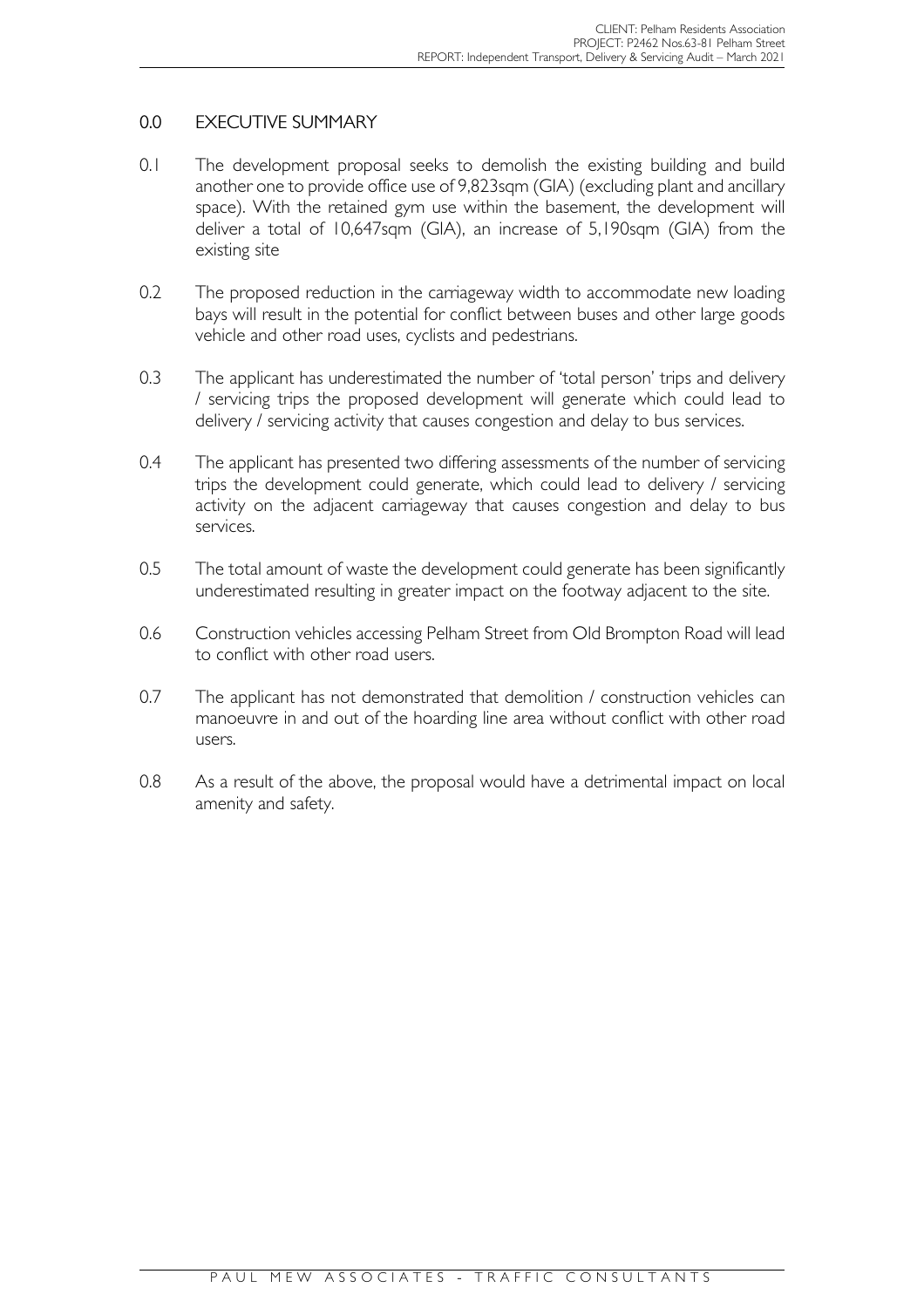# 1.0 INTRODUCTION

- 1.1 Paul Mew Associates have been appointed by the Pelham Residents Association, the Thurloe Owners and Leaseholders Association and the Onslow Neighbourhood Association to carry out an independent audit of the transport implications of the proposed Wellcome Trust development at 63-81 Pelham Street, London, SW7 2NJ.
- 1.2 The proposed development, submitted to the Royal Borough of Kensington and Chelsea under Planning Ref: PP/21/00471 is for;

Demolition of building to basement level and construction of part two storey, part ground plus five story office building with gym use at basement level, associated bin storage, cycle parking, plant and other ancillary works.

- 1.3 The development proposal seeks to demolish the existing building and build another one to provide office use of 9,823sqm (GIA) (excluding plant and ancillary space). With the retained gym use within the basement, the development will deliver a total of 10,647sqm (GIA), an increase of 5,190sqm (GIA) from the existing site. The proposed development will be accessed from Pelham Street
- 1.4 The application for the proposed development at Nos. 63-81 Pelham Street needs to be considered in the context of outstanding applications from Native Land/TfL at South Kensington Station, the Wellcome Trust at No. 40 Pelham Street as well as other local developments such as The Clearings on Draycott Avenue which would, individually and collectively, severely exacerbate the consequences of the unsatisfactory servicing/delivery arrangements for the proposed development at Nos. 63-81.
- 1.5 This Independent Transport, Delivery & Servicing Audit has examined the Transport Assessment, Outline Delivery & Servicing Plan, Waste Management Strategy and Construction Traffic Management Plan prepared by Velocity Transport Planning Ltd in support of the application.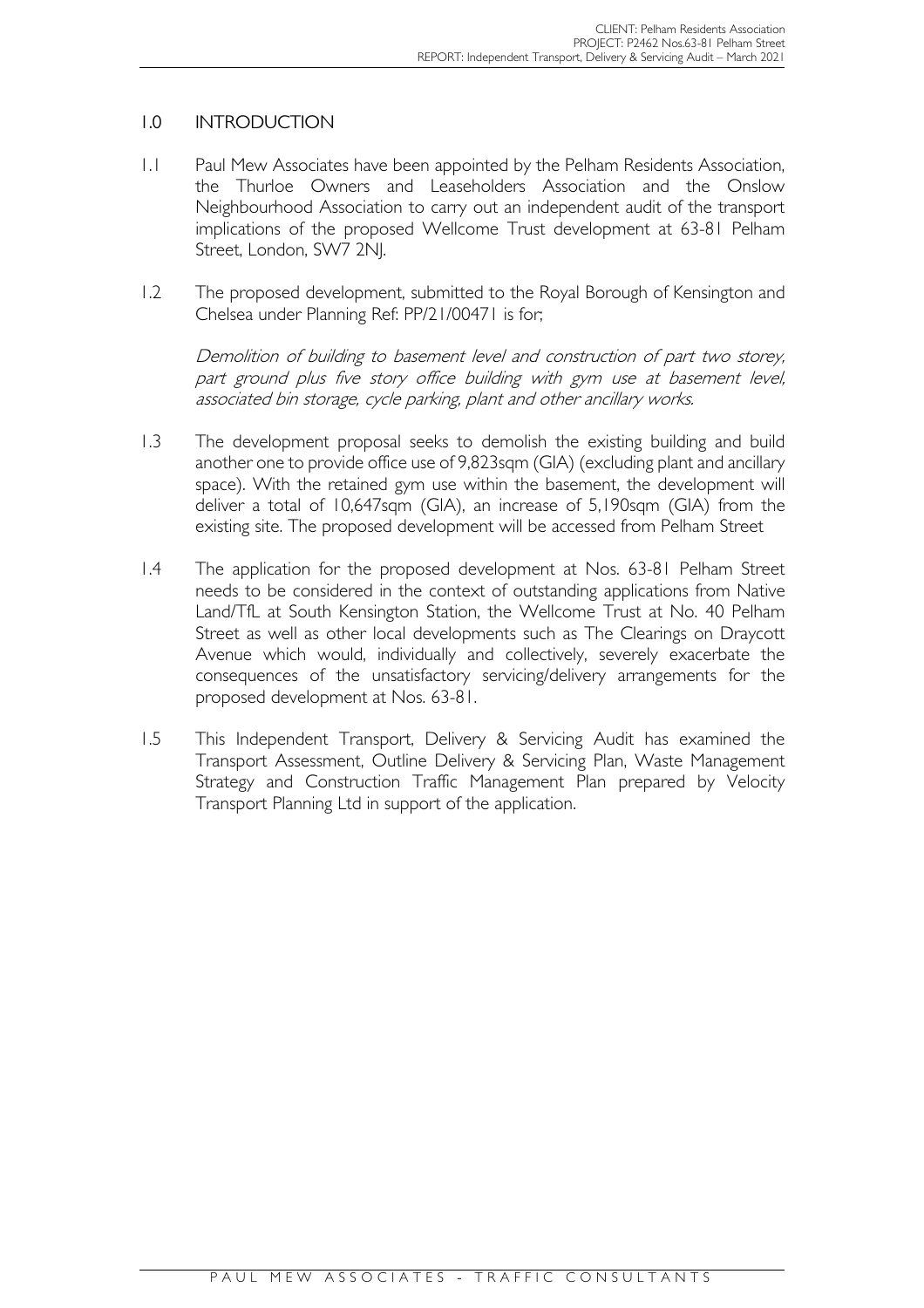# 2.0 TRANSPORT ASSESSMENT

2.1 This chapter assesses the Transport Assessment prepared by Velocity Transport Planning Ltd in support of the application.

#### Introduction

- 2.2 The introduction includes details of the consultation process carried out by the applicant. As part of this consultation process the applicant carried out direct consultation with local residents' associations and amenity groups via focus groups, targeted meetings, online webinars, leafleting, questionnaire, online feedback and an information line.
- 2.3 While the Transport Assessment details the process of public consultation, it does not include the results of the consultation. As such, residents' comments are not included and hence, it is not clear how, or if, the evolution of the proposals has addressed these concerns.

### Policy Review

- 2.4 Chapter 2 of the Transport Assessment presents a review of relevant planning policy and with respect to the London Plan and the Mayor's Transport Strategy, how the proposed development complies.
- 2.5 With regards to servicing, Local Plan Policy CR7 is quoted which requires on-site servicing space but goes on to set out that where developments cannot provide on-site servicing space, it must be demonstrated that the proposal can function satisfactorily without giving rise to adverse effects on traffic congestion, pedestrian safety, residential amenity or impact on bus routes. The Transport Assessment includes a brief audit of proposed servicing, while a standalone Outline Delivery & Servicing Plan provides further details. The Outline Delivery & Servicing Plan is assessed in the following chapter.

# Local Highway Network

2.6 Para 3.2.3 of the Transport Assessment states that;

To the front of the site, Pelham Street has double yellow line waiting restrictions and loading restrictions in place, which operate from Monday to Friday between 08:30 to 09:30 and 16:30 to 18:30. On the opposite side of the carriageway onstreet Pay and Display parking bays and on-street motorcycle parking is provided.'

- 2.7 This is incorrect. The Pay and Display parking bays and motorcycle parking are to the front of the site, with the double yellow line restrictions on the opposite side of the carriageway.
- 2.8 Para 3.2.4 states that;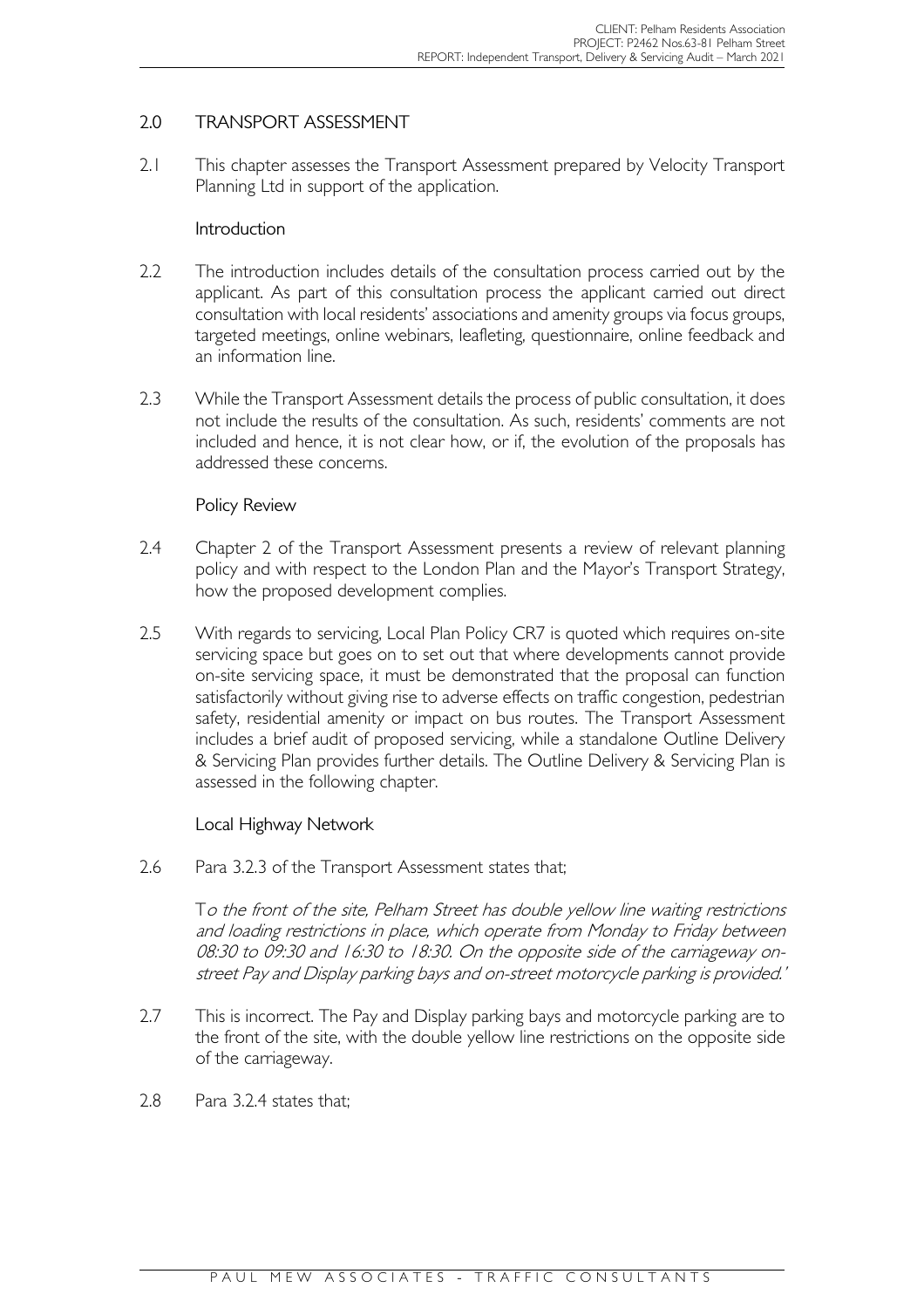Pelham Street has three pedestrian crossings: two signalised crossings at each end of the street (i.e. east and west) and a zebra crossing provided to the west of the priority junction with Thurloe Square and Pelham Place.'

- 2.9 Again, this is incorrect. There are no signalised pedestrian crossings on Pelham Street. To the east, at the signalised junction of Pelham Street with Brompton Road, Fulham Road and Sloane Avenue, formal signalised pedestrian crossing facilities are only provided on the Brompton Road arm of the junction. There are no signals at the western end of Pelham Street.
- 2.10 It is questioned why the applicant has included detailed information on Onslow Square which is some distance from the application site.
- 2.11 With regards current loading restrictions. Para 3.4.1 states that to the front of the site single yellow line waiting restrictions and loading restrictions are provided on both sides of the street. In actual fact most of the site frontage is taken up with Pay & Display parking bays with double yellow line waiting restrictions. Figure 3.4 shows regulations on Pelham Street to the east of the site and not directly outside the site.
- 2.12 Para 3.5.2 sets out that parking surveys were carried out in line with the industry standard Lambeth Methodology which requires parking 'lengths' to be assessed at 5.0m, but the applicant has incorrectly assumed a parking 'length' of 5.5m. Erroneous information from the consultants fee proposal are included at bullet point 3. No information is given as to why parking surveys have been carried out or the dates on which parking surveys were conducted.
- 2.13 Para 3.5.10 details the results of parking surveys on the Pay & Display bays adjacent to the site, citing 8 spaces. The applicant has previously detailed this facility providing 7 spaces (Para 3.3.2).
- 2.14 Automatic traffic count surveys were carried out at two locations on Pelham Street as part of the study. It is noted that these were conducted from  $18<sup>th</sup>$  to  $24<sup>th</sup>$  March 2020 – in the immediate run up to the first National Covid-19 lockdown which came in to effect on  $23<sup>rd</sup>$  March 2020. During the surveyed period schools, pubs, cinemas, nightclubs, theatres, gyms and leisure centres had already closed. The use of survey data from this period would not be considered to represent typical activity. As above, no dates are shown for when the parking surveys were carried out so it is not possible to ascertain if these too would have been impacted by Covid-19 restrictions.

# Site Accessibility

2.15 The figures in Section 4.5 showing the results of the pedestrian flows surveys are illegible and Tables 4.1 and 4.2 which present the results of the pedestrian level of comfort analysis do not identify the locations of the assessments. It is noted that in Tables 4.1 and 4.2 the clear footway widths on Pelham Street are detailed at up to 4.1m in width. Para 4.3.3 sets out that footways within the vicinity of the site are provided on both sides of Pelham Street and are approximately 1.5 to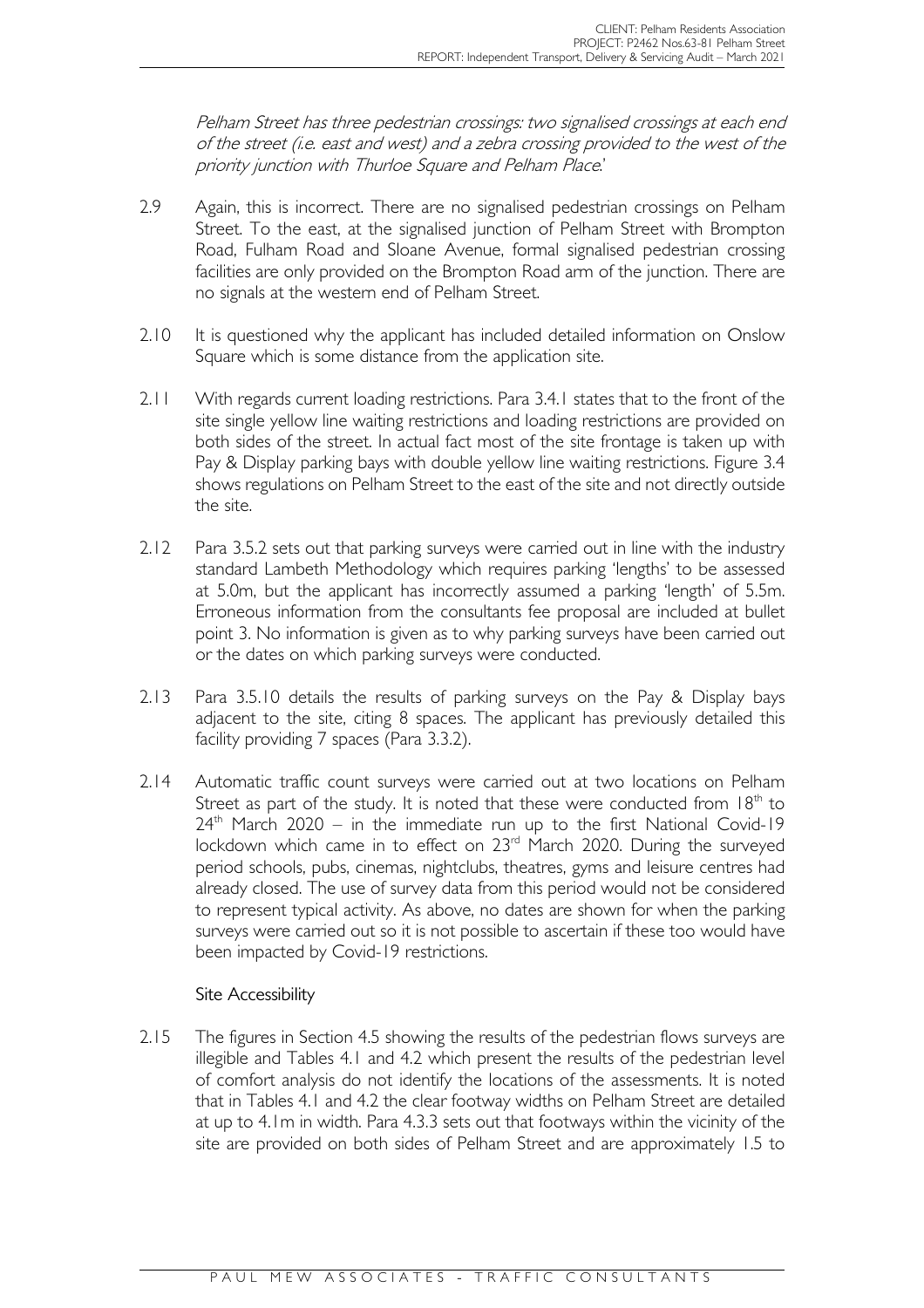1.8m in width. The lack of clarity makes it impossible to assess the validity of the findings presented.

2.16 An error in Table 4.5 suggests that total passenger numbers for all Underground services at South Kensington Station are in fact just the passenger numbers for westbound District line services.

# Proposed Development

- 2.17 The current carriageway adjacent to the site is around 8.0m in width. Allowing for a 2.0m wide area for parking on the north side, the remaining current carriageway width for through traffic is around 6.0m. Within the Proposed Development section, it is set out that servicing of the development is to be carried out from on-street with the amendment to parking provision on the north side of Pelham Street to provide 2 loading bays, Pay & Display bays and motorcycle parking. This will lead to the reduction of the carriageway width for through traffic to  $5.5m - a$ reduction in through traffic width of 0.5m compared to the current situation.
- 2.18 Manual for Streets (DfT 2007) at Para 6.5.7 sets out that streets on bus routes should not generally be less than 6.0 m wide. As such the proposed carriageway narrowing is likely to cause problems for bus operations.
- 2.19 Figure 7.4 of the Transport Assessment shows swept path analysis for a goods vehicle entering the proposed loading bay and 2 vehicles passing adjacent to the loading bay. It also suggests that there would be insufficient width for 2 buses to pass one another.
- 2.20 This problem was identified in the Stage 1 Road Safety Audit (Appendix E) which set out that:

The northern footway is being widened to accommodate shared use parking / loading bays. However, the width of the carriageway at this point is being narrowed to 5.5m and there is a two-way local bus service with a frequency of every 12 minutes. Swept paths of buses were provided for assessment, where the margin for error is minimal, which could lead to vehicle incursion into shared use parking / loading bays, the opposing running lane or collisions with pedestrians on the southern footway.

Large vehicle incursion into shared use parking / loading bays could lead to collisions with parked vehicles or vehicle to pedestrian collisions, whilst incursion into the opposing running lane could lead to side swipe collisions.

It is recommended that the northern footway width should be reduced, allowing the carriageway width to be widened thereby increasing the margin of error for passing buses and other large vehicles.

2.21 The applicant has not provided a 'designer's response' to the problems raised in the Safety Audit and no amendments to the layout appear to have been made.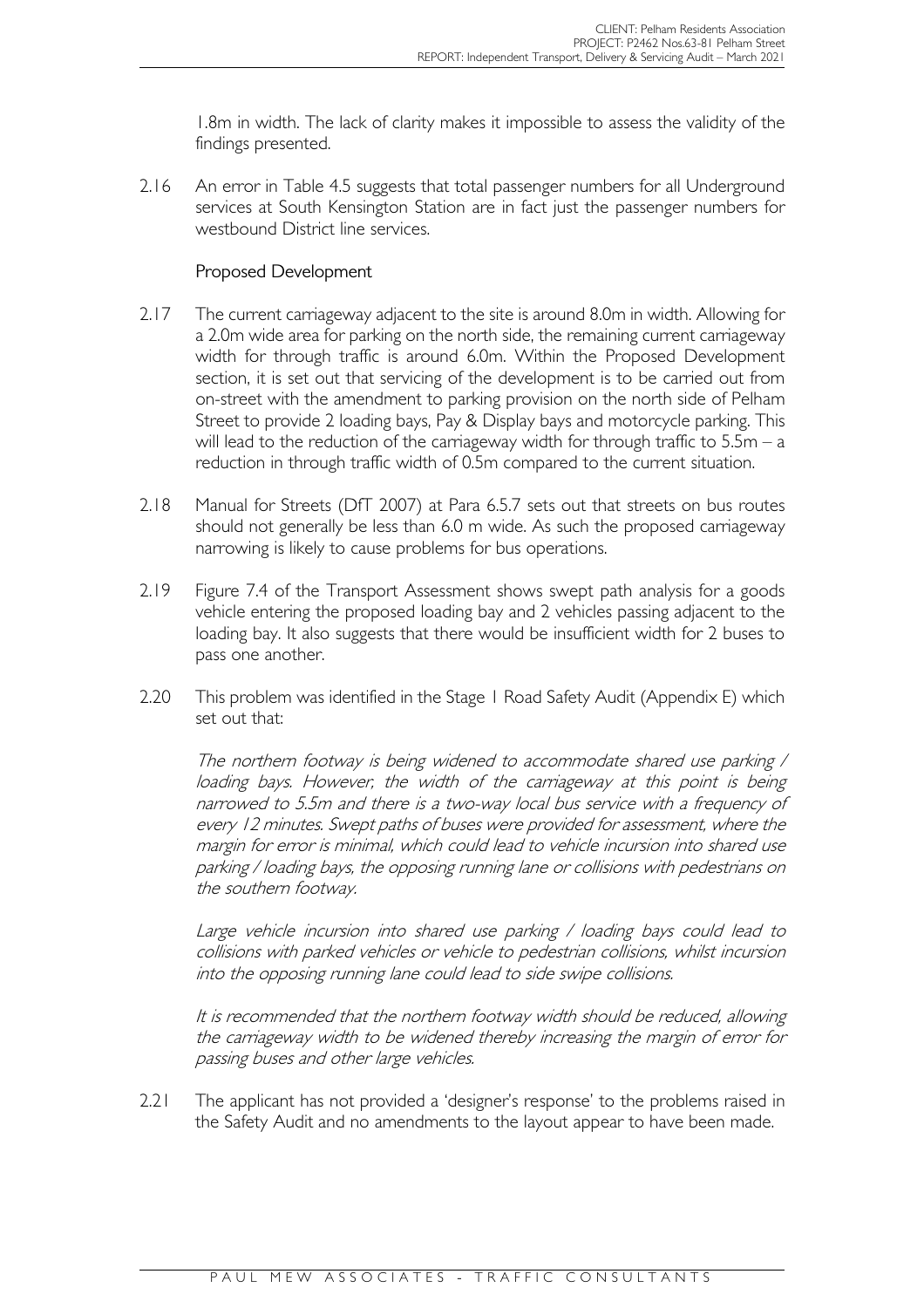2.22 An extract of the swept path analysis presented as part of the submission is shown below and illustrates that there would be insufficient space for 2 buses to pass. Loading Bay / Carriageway Width Issue



Source: Submitted DSP

# Existing & Future Travel Demand

- 2.23 Chapter 8 of the Transport Assessment sets out trip generations for the current and proposed development in terms of 'total person' trips and delivery / servicing trips.
- 2.24 These are based on assessments from the TRICS database, which is the industry standard database for forecasting trip generations for new development and is made up of surveys from over 7,000 locations and covering 100 different land use categories.
- 2.25 A total of 4 TRICS sites have been used by the applicant's transport consultant, but upon checking the TRICS database with the same criteria as used in the Outline Delivery & Servicing Plan (office sites in PTAL 5+ locations from 2017 onwards) it was found there are 6 sites which qualify. It is questioned why the 6 applicable sites have not been used. It is noted with regards delivery and servicing that at one of the 6 sites did not include delivery and servicing surveys.
- 2.26 In lieu of this, we have carried out analysis of the 6 applicable TRICS sites for 'total person' trip generations, and the 5 applicable TRICS sites for delivery and servicing trip generations.
- 2.27 The Transport Assessment cites a 'total person' trip rate of 20.518 trips per 100sqm of floor area. With 9,823sqm of office space proposed, this would suggest 2,015 'total person' trips per day. If the 6 applicable TRICS sites are used a trip rate of 22.030 trips per 100sqm of floor area is shown. This would suggest the proposed office space would generate 2,164 'total person' trips per day.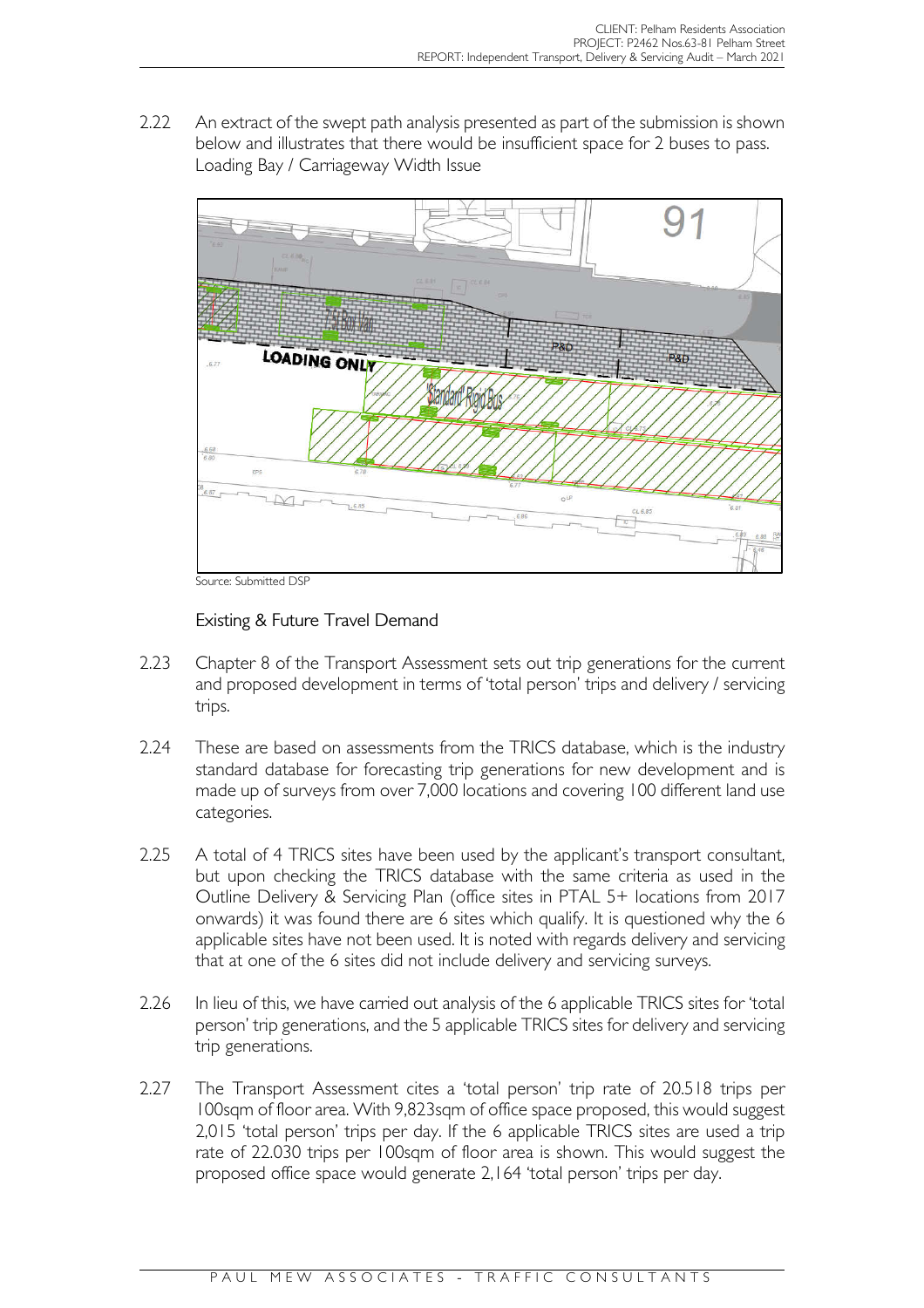2.28 With regard delivery and servicing trip generations, the applicant has suggested a servicing trip rate of 0.32 servicing trips per 100sqm of floor area. As can be seen from the assessment of the 5 applicable TRICS sites for delivery and servicing trip generations, the true TRICS trip rate is 1.09 servicing trips per 100sqm of floor area.

| <b>TRICS</b><br>Site | Floor<br>Area<br>(sqm) | $\cdot$<br>No. Surveyed Trips |                |                |                 | Resulting Servicing Trip Rate<br>Per 100sqm |       |       |                 |
|----------------------|------------------------|-------------------------------|----------------|----------------|-----------------|---------------------------------------------|-------|-------|-----------------|
|                      |                        | OGV<br>82                     | LGV            | Car            | All<br>Vehicles | OGV<br>1&2                                  | LGV   | Car   | All<br>Vehicles |
| CN02A03              | 26639                  | $\vert 4$                     | $\overline{2}$ | 96             | 22              | 0.053                                       | 0.045 | 0.360 | 0.458           |
| <b>HM02A01</b>       | 2036                   | $\Omega$                      | 0              | 0              | 0               | 0.000                                       | 0.000 | 0.000 | 0.000           |
| <b>KN02A01</b>       | 2255                   | $\Omega$                      | 6              | 23             | 29              | 0.000                                       | 0.266 | 1.020 | 1.286           |
| <b>TH02A01</b>       | 7049                   | 0                             | 26             | $\overline{4}$ | 40              | 0.000                                       | 0.369 | 0.199 | 0.567           |
| LB02A01              | 0200                   | 8                             | 30             | 83             | 221             | 0.078                                       | .275  | 0.814 | 2.167           |
| Total                | 37979                  | 22                            | 174            | 216            | 412             | 0.058                                       | 0.458 | 0.569 | 1.085           |
| Split                |                        | 5%                            | 42%            | 52%            | 100%            | 5%                                          | 42%   | 52%   | 100%            |

Table 1. TRICS Sites Assessment – Servicing & Delivery Trips

Source: TRICS Database

- 2.29 On this basis the proposed development could be expected to generate 107 servicing trips per day (made up of 6 OGVs 1&2, 45 LGVs and 56 cars). This compares to the applicant's significantly lower forecast of 32 servicing trips per day.
- 2.30 By way of explanation; OGV 1&2 (Other Goods Vehicles 1 defined as all rigid goods vehicle over 3.5 tonne gross weight and 2 or 3 axles and includes box vans and similar large vans, while Other Goods Vehicles 2 defined as rigid goods vehicles with four or more axles and all articulated vehicles). LGVs are Light Goods Vans.
- 2.31 The Transport Assessment goes on to set out that based on an average dwell time of 12 minutes 36 seconds, the proposed loading bay would be able to accommodate 48 delivery / servicing vehicles over a 6 hour period from 10:00 to 16:00. As set out above, the true level of servicing trip generation could be 107 trips per day, made by 54 delivery / servicing vehicles. This would mean that both proposed loading bays would be in use 100% of the time and there would still be unmet demand. It also assumes that delivery / servicing vehicles would arrive / leave at exact times so that no overlap between delivery / servicing vehicles occurs. In reality it is likely that multiple delivery / servicing vehicles will arrive at the same time leading to the possibility of delivery / servicing vehicles additionally parking on-street (outside the proposed loading bays) and thus causing congestion and delays to bus services.
- 2.32 The Transport Assessment presents a summary of trip generation taking in to account the proposed development at No.40 Pelham Street (PP/21/00457) suggesting a total trip generation of 36 delivery and servicing trips per day for both sites combined. This contrasts with assessments carried out as part of this audit and a similar audit of the No.40 Pelham Street of 121 delivery and servicing trips per day.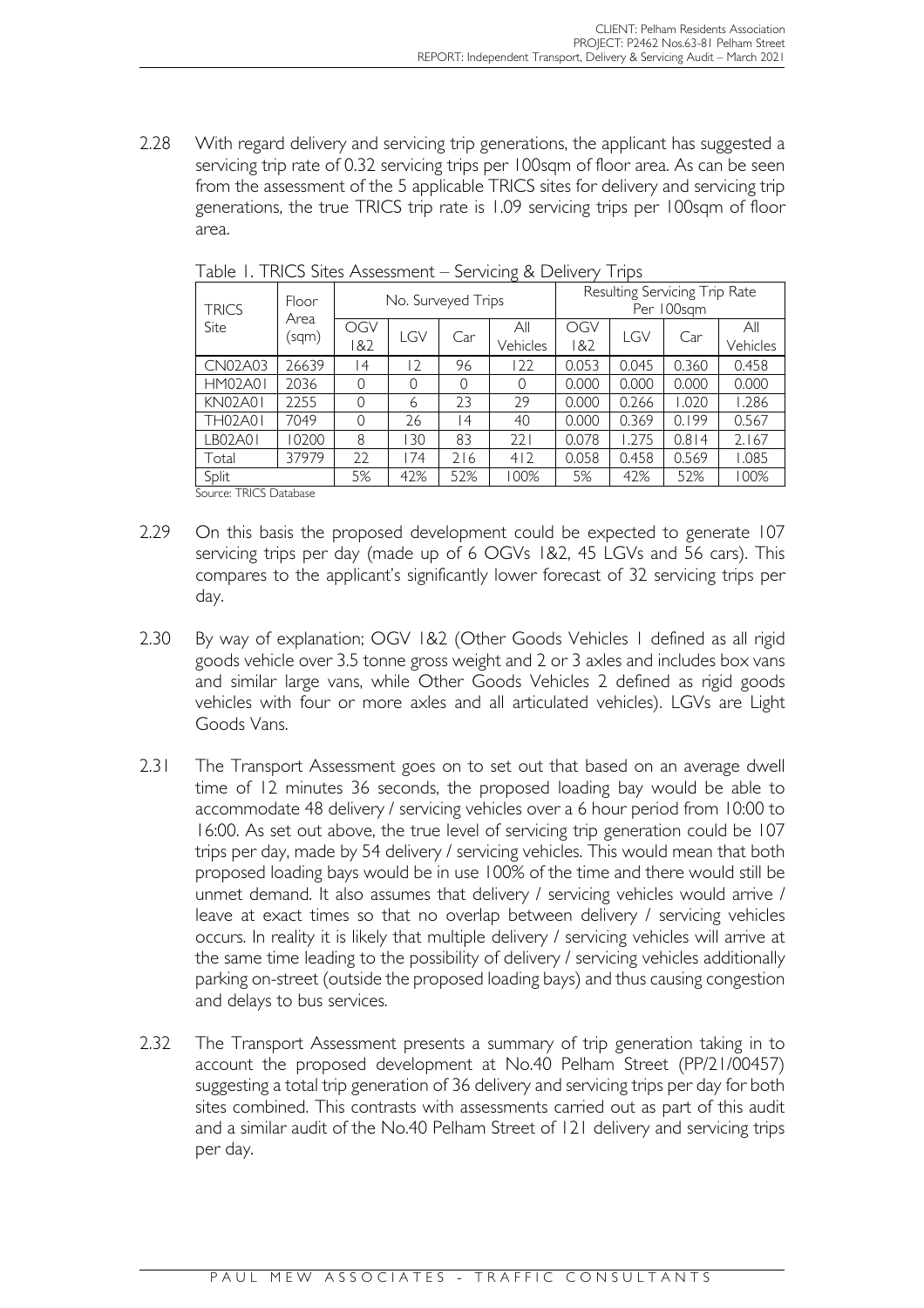## Summary

- 2.33 In summary, the Transport Assessment submitted contains a significant number or errors and omissions which erodes confidence in how the document was formulated and the findings / recommendations it presents.
- 2.34 The proposed reduction in the carriageway width to accommodate new loading bays will result in the potential for conflict between buses and other large goods vehicle and other road uses, cyclists and pedestrians. This issue was raised as part of the Stage 1 Safety Audit but no proposed solution is presented.
- 2.35 The applicant has underestimated the number of 'total person' trips and delivery / servicing trips the proposed development will generate. The capacity of the proposed loading bay falls short of expected demand which could lead to delivery / servicing activity that causes congestion and delay to bus services.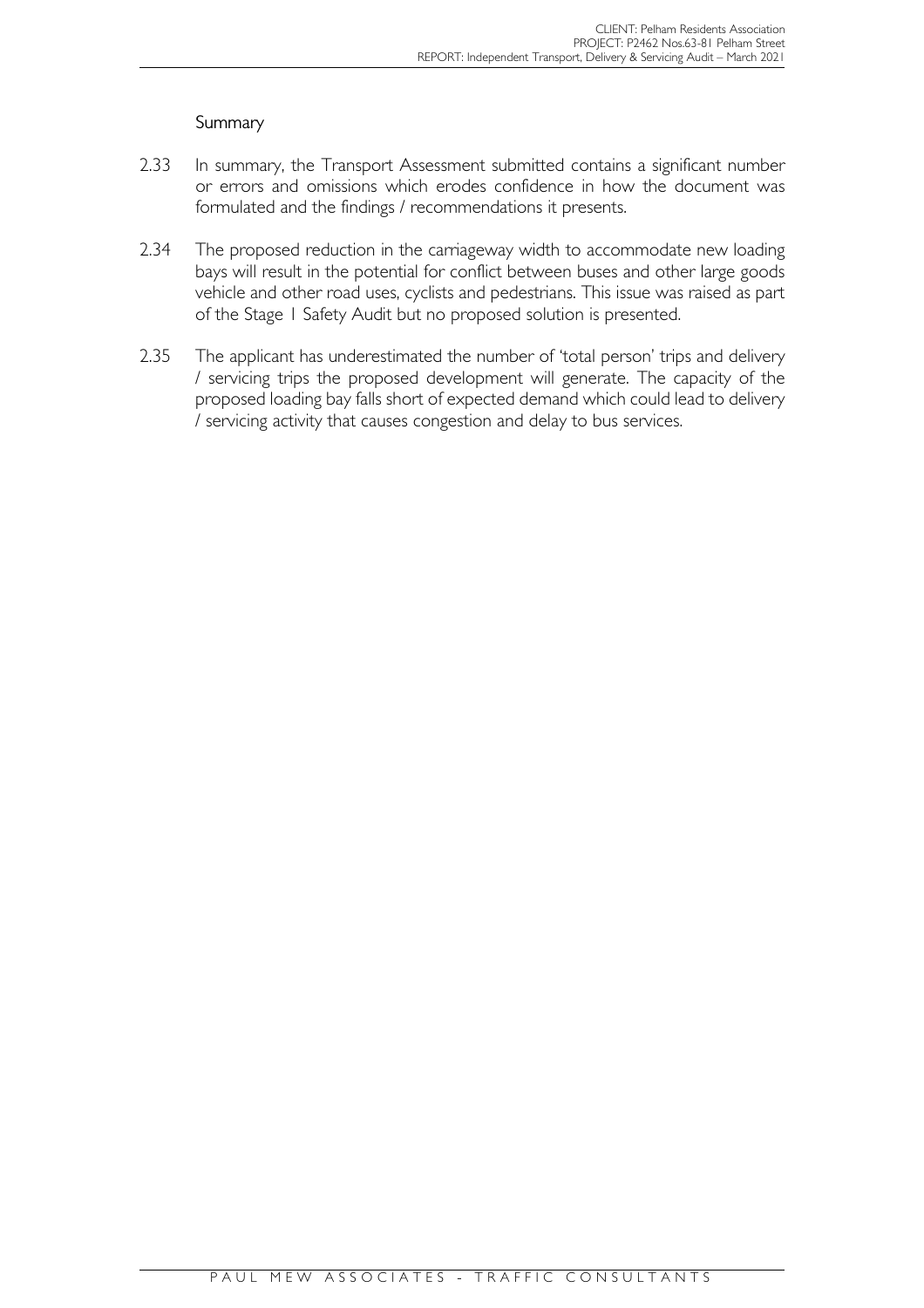# 3.0 OUTLINE DELIVERY & SERVICING PLAN

3.1 In the 'Scope of Plan' section of the Outline Delivery & Servicing Plan it is set out that the;

DSP aims to ensure that servicing at the development can be carried out sustainably and efficiently. The aspiration of this is to achieve wider benefits for the local highway network including contributing towards a reduction in congestion and the environmental and improved road safety conditions.

- 3.2 In the 'Planning Policy' section, extracts from relevant planning policy documents have been provided including;
	- The London Plan Intend to Publish Version, 2019: Policy T7 (f) (Freight and servicing) notes that development proposals should facilitate sustainable freight and servicing, including through the provision of adequate space for servicing and deliveries off-street
	- Transport for London's DSP Guidance which includes requirements to manage deliveries in terms of location and time of day, reviewing supply chain operations to reduce / minimise frequencies, working with suppliers to use low / no emissions vehicles
	- RBK&C Local Plan 2019, Policy CR7 of which requires that servicing does not hinder the local road network, give rise to traffic congestion, conflict with pedestrians or be detrimental to residential amenity. To this end the Local Plan requires on-site servicing and where this is not possible to demonstrate that proposals can function satisfactorily without giving rise to adverse effects on traffic congestion, pedestrian safety, residential amenity or impact on bus routes.
	- RBK&C Transport and Streets Supplementary Planning Document (2016) which states that servicing facilities should be designed and managed to avoid undue impacts on highway users, the streetscape or neighbour amenity, while being effective in satisfying developments' servicing needs.
- 3.3 It is noted that the new London Plan (March 2021) supersedes the Intend to Publish Version cited by the applicant. Policy T7 (G & H) Deliveries, Servicing and Construction of the new London Plan now sets out that:
	- G. Development proposals should facilitate safe, clean, and efficient deliveries and servicing. Provision of adequate space for servicing, storage and deliveries should be made off-street, with on-street loading bays only used where this is not possible. Construction Logistics Plans and Delivery and Servicing Plans will be required and should be developed in accordance with Transport for London guidance and in a way which reflects the scale and complexities of developments.
	- H. Developments should be designed and managed so that deliveries can be received outside of peak hours and in the evening or night time. Appropriate facilities are required to minimise additional freight trips arising from missed deliveries and thus facilitate efficient online retailing.
- 3.4 The Aims and Objectives section of the Outline Delivery & Servicing Plan sets out that the aim of the plan is to 'Assist in the management of refuse, delivery and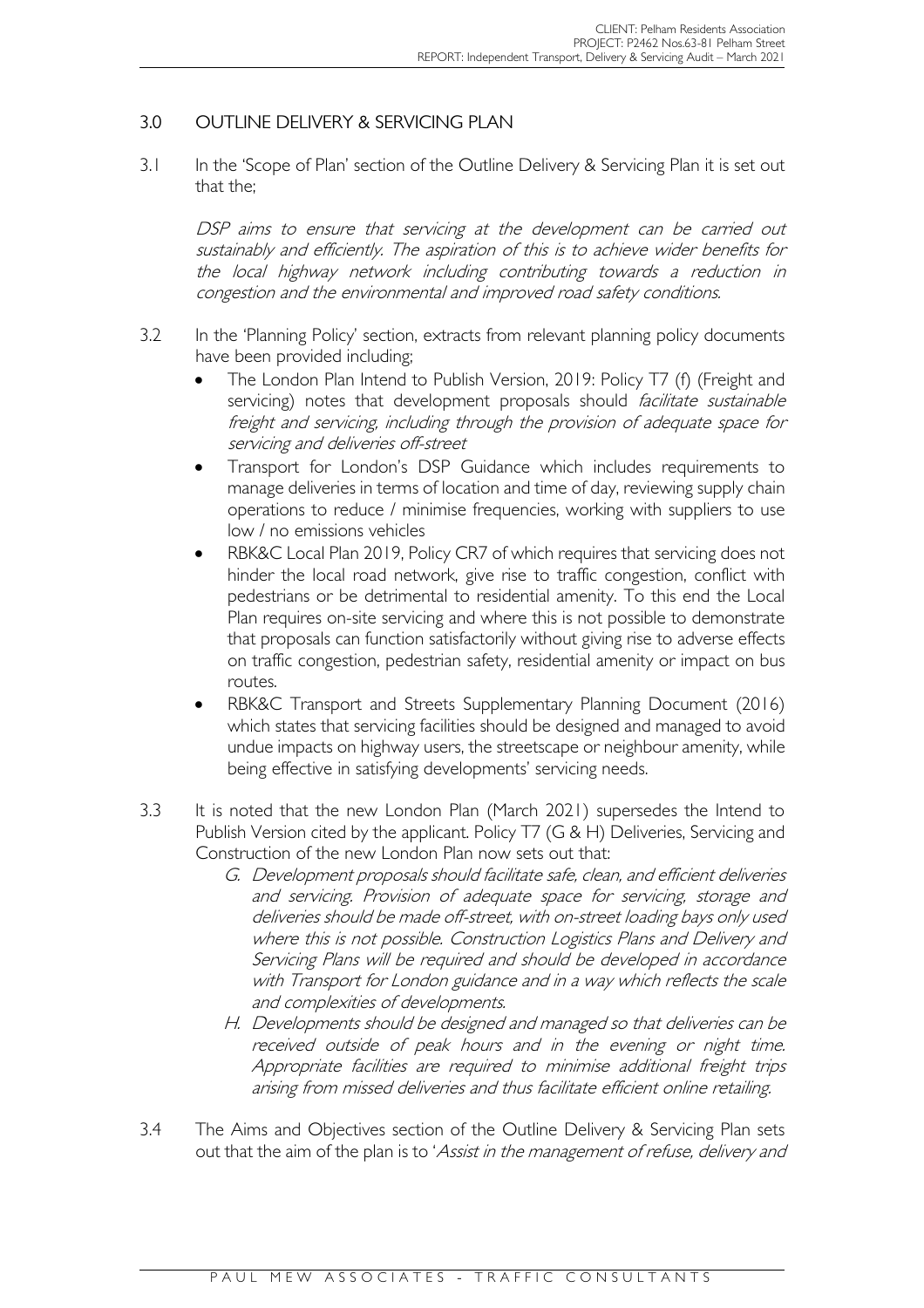servicing activities at the development by improving the efficiency of these activities and reducing the impact of the development on the local road network'.

3.5 It is against these policy / planning guideline requirements and aims that the Outline Delivery & Servicing Plan has been assessed and should be determined in terms of planning consent.

### Existing Vehicle Access and Servicing Arrangements

3.6 The Outline Delivery & Servicing Plan sets out an assessment of the current servicing arrangements of the site citing that due to layout issues, the largest service vehicle thar could enter and exit the site would be a 4.6t Transit type van. Servicing by larger vehicles takes place on-street.

### Proposed Servicing Strategy

- 3.7 The Outline Delivery & Servicing Plan sets out that it is proposed to accommodate deliveries on-street within 2 new loading bays on the north side of Pelham Street adjacent to the site. As has previously been reported in the preceding chapter, this will lead to the reduction of the carriageway width to 5.5m.
- 3.8 The current carriageway is around 8.0m in width. Allowing for a 2.0m wide area for parking on the north side, the remaining current carriageway width for through traffic is around 6.0m. Manual for Streets (DfT 2007) at Para 6.5.7 sets out that streets on bus routes should not generally be less than 6.0 m wide. As such the proposed carriageway narrowing to 5.5m is likely to cause problems for bus operations.
- 3.9 Figure 5.1 of the Outline Delivery & Servicing Plan shows swept path analysis for a goods vehicle entering the proposed loading bay and 2 vehicles passing adjacent to the loading bay. It also suggests that there would be insufficient width for 2 buses to pass one another. An extract of this figure is shown in the previous chapter.
- 3.10 This problem was identified in the Stage 1 Road Safety Audit reported in the Transport Assessment which set out that:

The northern footway is being widened to accommodate shared use parking / loading bays. However, the width of the carriageway at this point is being narrowed to 5.5m and there is a two-way local bus service with a frequency of every 12 minutes. Swept paths of buses were provided for assessment, where the margin for error is minimal, which could lead to vehicle incursion into shared use parking / loading bays, the opposing running lane or collisions with pedestrians on the southern footway.

Large vehicle incursion into shared use parking / loading bays could lead to collisions with parked vehicles or vehicle to pedestrian collisions, whilst incursion into the opposing running lane could lead to side swipe collisions.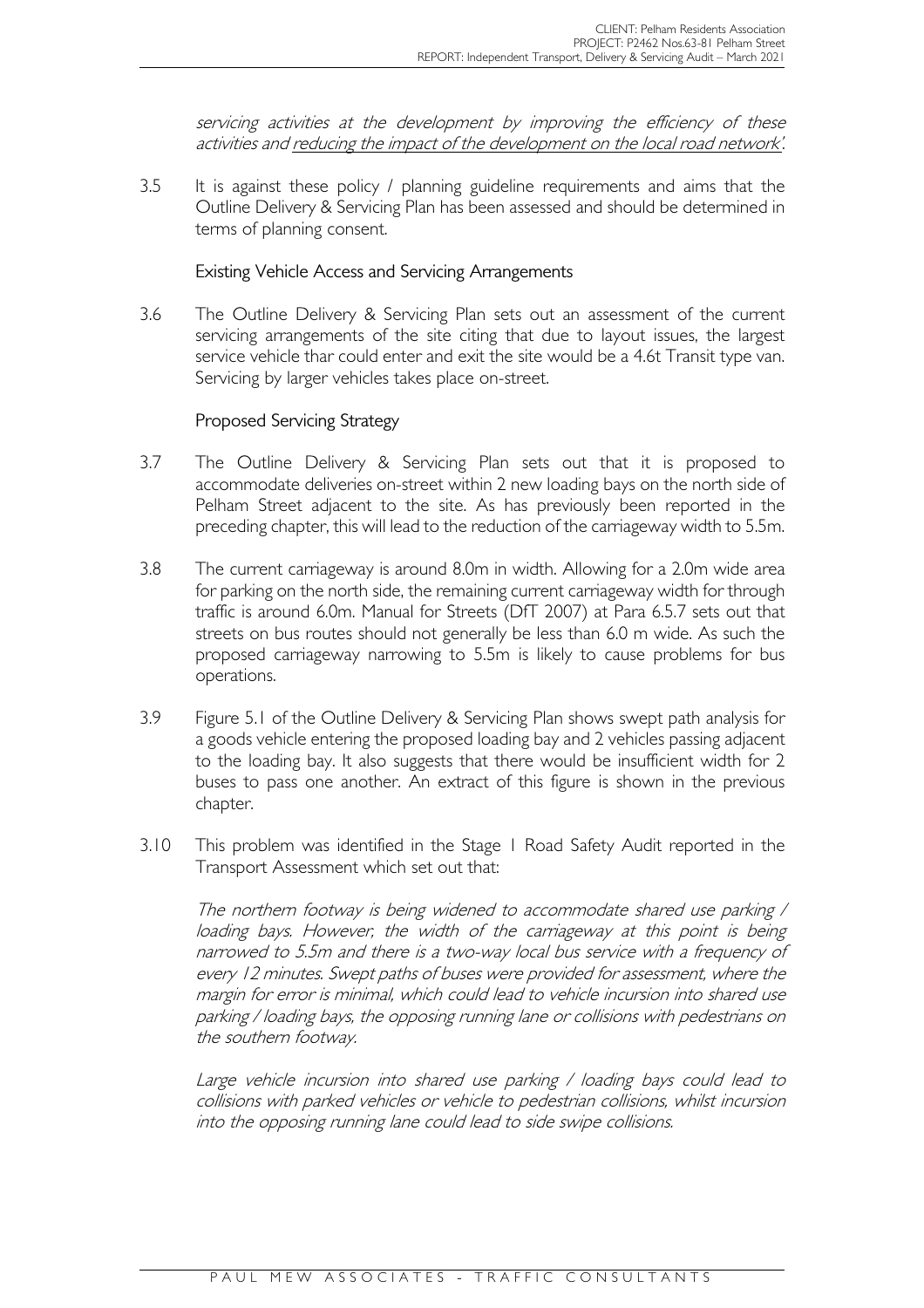It is recommended that the northern footway width should be reduced, allowing the carriageway width to be widened thereby increasing the margin of error for passing buses and other large vehicles.

3.11 The applicant has not provided a 'designer's response' to the problems raised in the Safety Audit and no amendments to the layout appear to have been made.

# Servicing Demand

- 3.12 With regard delivery and servicing trip generations, Table 6.2 of the Outline Delivery & Servicing Plan suggests a servicing trip rate of 0.18 servicing trips per 100sqm of floor area. This is based on 4 TRICS sites which the applicant has assessed. Within the Transport Assessment at Table 8.4 a servicing trip rate of 0.32 servicing trips per 100sqm of floor area is proposed - also based on the same 4 TRICS sites. There is no explanation why a lower trip rate is used in the Outline Delivery & Servicing Plan from that used in the Transport Assessment.
- 3.13 As set out in the previous chapter, there are actually 5 sites within the TRICS database that meet the criteria set by the applicant. Analysis of these 5 applicable TRICS sites for delivery and servicing trip generations shows that the true TRICS trip rate is 1.09 servicing trips per 100sqm of floor area.

| TRICS<br>Site  | Floor<br>Area<br>(sqm) | No. Surveyed Trips |     |                |                 | Resulting Servicing Trip Rate<br>Per 100sqm |       |       |                 |
|----------------|------------------------|--------------------|-----|----------------|-----------------|---------------------------------------------|-------|-------|-----------------|
|                |                        | OGV<br>1&2         | LGV | Car            | All<br>Vehicles | OGV<br>1&2                                  | LGV   | Car   | All<br>Vehicles |
| <b>CN02A03</b> | 26639                  | $\overline{4}$     | 12  | 96             | 22              | 0.053                                       | 0.045 | 0.360 | 0.458           |
| <b>HM02A01</b> | 2036                   | Ω                  | 0   | 0              |                 | 0.000                                       | 0.000 | 0.000 | 0.000           |
| <b>KN02A01</b> | 2255                   | 0                  | 6   | 23             | 29              | 0.000                                       | 0.266 | .020  | .286            |
| <b>TH02A01</b> | 7049                   | Ω                  | 26  | $\overline{4}$ | 40              | 0.000                                       | 0.369 | 0.199 | 0.567           |
| LB02A01        | 0200                   | 8                  | 30  | 83             | 221             | 0.078                                       | .275  | 0.814 | 2.167           |
| Total          | 37979                  | 22                 | 174 | 216            | 412             | 0.058                                       | 0.458 | 0.569 | 1.085           |
| Split          |                        | 5%                 | 42% | 52%            | 100%            | 5%                                          | 42%   | 52%   | 100%            |

Table 1. TRICS Sites Assessment – Servicing & Delivery Trips

Source: TRICS Database

- 3.14 On this basis the proposed development could be expected to generate 107 servicing trips per day (made up of 6 OGVs 1&2, 45 LGVs and 56 cars). This compares to the applicant's significantly lower forecasts of 18 servicing trips per day in the Outline Delivery & Servicing Plan (Table 6.2) or 32 servicing trips per day in the Transport Assessment (Table 8.10).
- 3.15 By way of explanation; OGV 1&2 (Other Goods Vehicles 1 defined as all rigid goods vehicle over 3.5 tonne gross weight and 2 or 3 axles and includes box vans and similar large vans, while Other Goods Vehicles 2 defined as rigid goods vehicles with four or more axles and all articulated vehicles). LGVs are Light Goods Vans.
- 3.16 The Outline Delivery & Servicing Plan goes on to set out that based on an average dwell time of 12 minutes 36 seconds, the proposed loading bay would be able to accommodate 48 delivery / servicing vehicles over a 6 hour period from 10:00 to 16:00. As set out above, the true level of servicing trip generation could be 107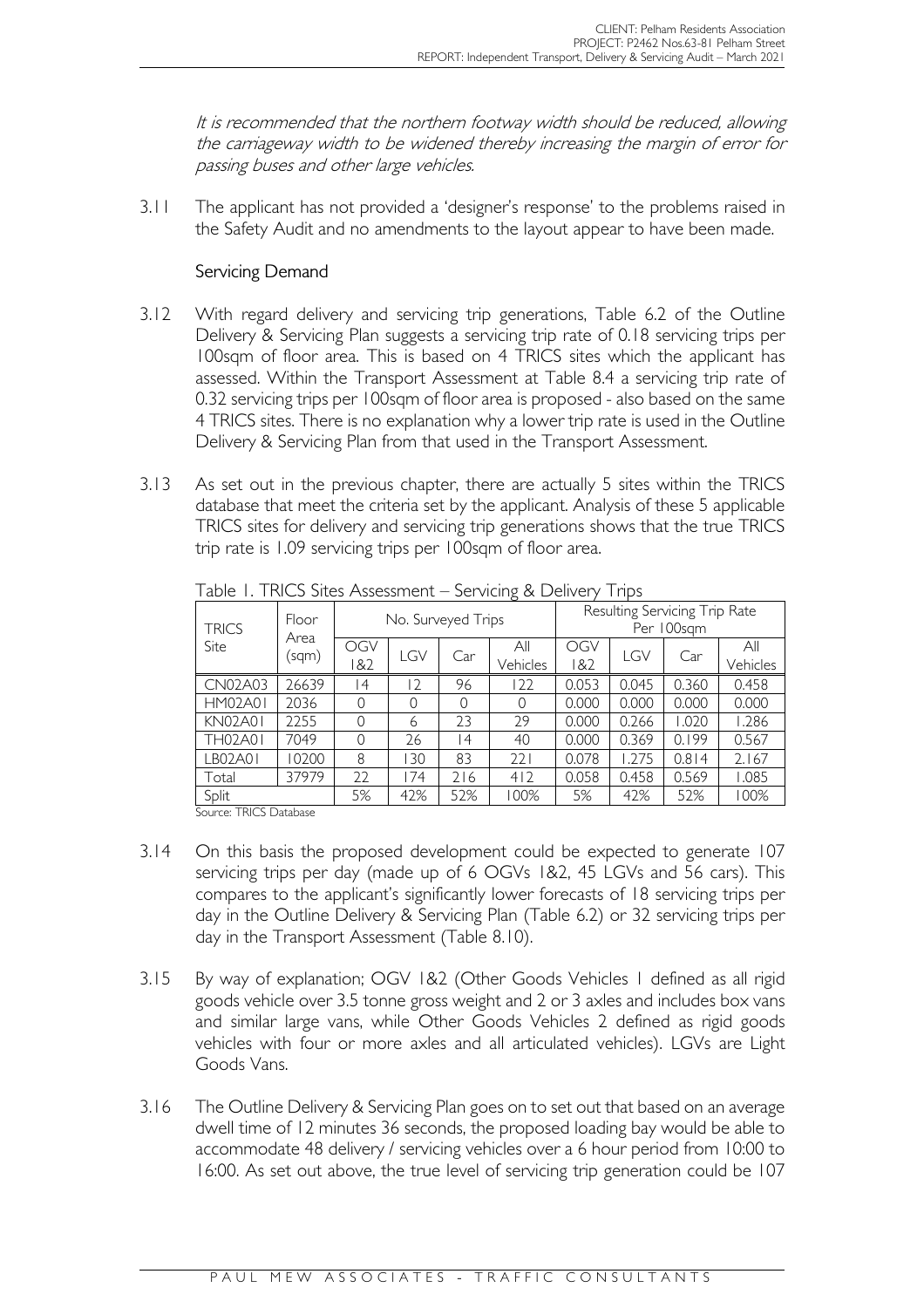trips per day, made by 54 delivery / servicing vehicles. This would mean that both proposed loading bays would be in use 100% of the time and there would still be unmet demand. It also assumes that delivery / servicing vehicles would arrive / leave at exact times so that no overlap between delivery / servicing vehicles occurs. In reality it is likely that multiple delivery / servicing vehicles will arrive at the same time leading to the possibility of delivery / servicing vehicles additionally parking on-street (outside the proposed loading bays) and thus causing congestion and delays to bus services.

## Servicing Management and Measures

- 3.17 Within the proposed measures, the applicant has committed to a protocol whereby drivers of delivery vehicles loading from on-street will be asked by the office receptionist / manager to load from the proposed loading bays. If they do not comply their delivery will be rejected.
- 3.18 It is questioned how in reality this would work and be applied. It is likely that the first the office receptionist / manager would know about this, is when the delivery driver is standing at the office door with the delivery. It is questioned as to whether the office receptionist / manager would really ask the delivery driver to return to their vehicle with the delivery, and then the delivery driver would move their vehicle in to the loading bay before returning to the office door with the delivery.

### **Summary**

- 3.19 The proposed reduction in the carriageway width to accommodate new loading bays will result in the potential for conflict between buses and other large goods vehicle and other road uses, cyclists and pedestrians. This issue was raised as part of a Stage 1 Safety Audit but no proposed solution is presented.
- 3.20 The applicant has presented two differing assessments of the number of servicing trips the development could generate, both of which are significantly below the actual level of servicing trips generation that could be expected.
- 3.21 As a result, the capacity of the proposed loading bay could fall short of expected demand and lead to delivery / servicing activity on the adjacent carriageway that causes congestion and delay to bus services.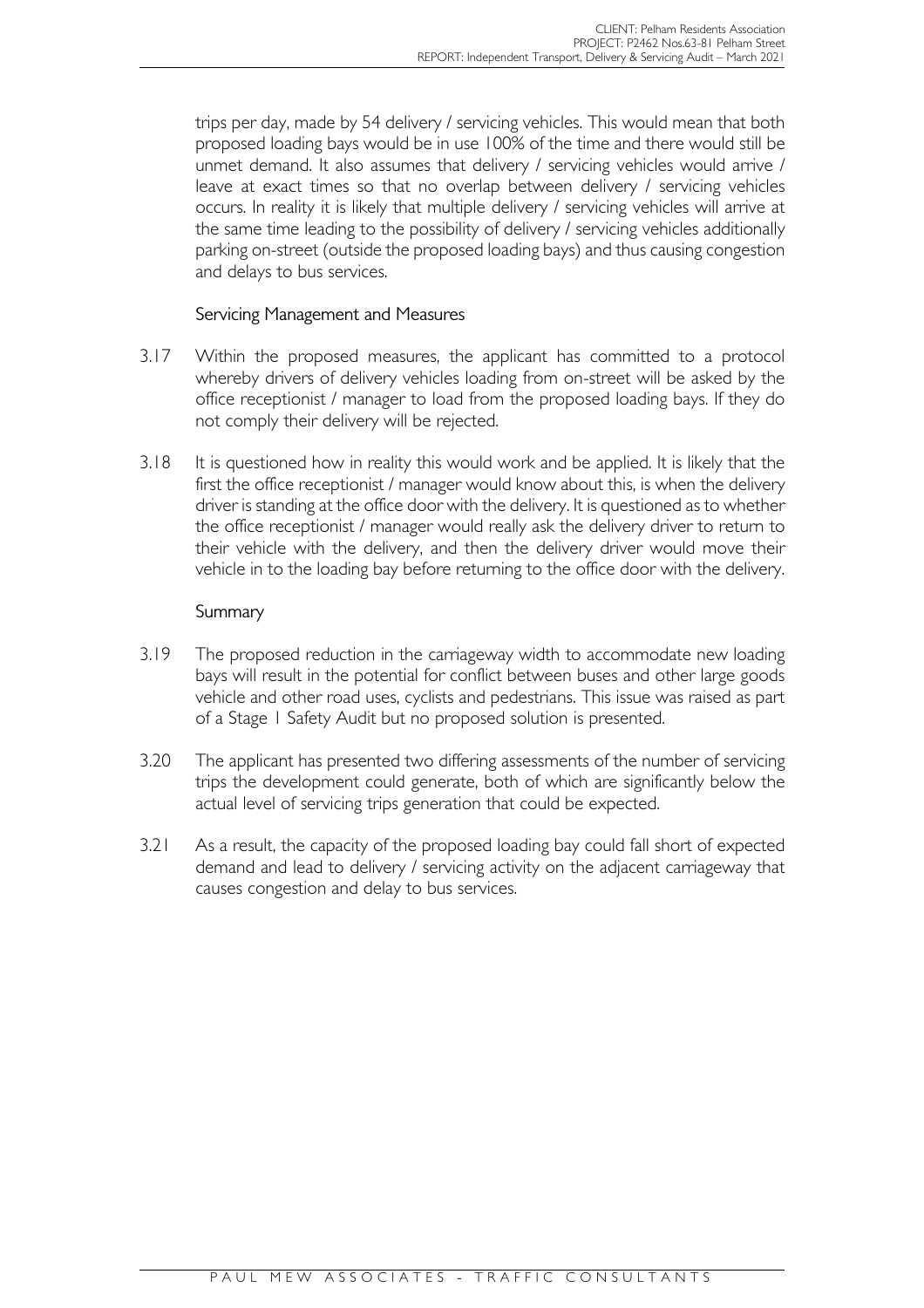# 4.0 WASTE MANAGEMENT STRATEGY

- 4.1 The applicant sets out that the Waste Management Strategy for Nos.63-81 Pelham Street considers the potential impacts that may arise from waste generated during the operational phase of the proposed development, with the overall aim of developing a strategy for legislative compliance and good practice in the separation, storage and collection of waste arising
- 4.2 The Waste Management Strategy sets out at Section 3.2 the waste generation assessment carried out as part of the study is based on BS 5906: 2005 Waste Management in Buildings – Code of Practice. This details that office developments should provide 50 litres of waste storage per employee. To ascertain the number of employees the applicant assumes 1 member of staff per 10sqm.
- 4.3 This contradicts the waste generation assessment in the Waste Management Strategy for No.40 Pelham Street which cites RBKC's Planning for Waste Management – Waste Design Guidelines for Architects' (2017) which the applicant sets out requires 2,600 litres of waste storage per 1,000m2.
- 4.4 There is therefore a lack of consistency in the approach taken for the 2 applications in terms of waste generation.
- 4.5 With 9,823sqm of office space proposed for the No.63-81 Pelham Street development (as stated in Para 1.3.1 of the submitted Transport Assessment), 982 staff would be accommodated on the basis of 1 member of staff per 10sqm. Hence, under BS 5906: 2005 guidelines, 49,100 litres of waste would be generated per week for the office element. Table 3.3 of the Waste Management Plan states that the office waste generation would be 28,101 litres but this is based on 5,615sqm of office space, rather than 9,823sqm of office space as stated in the submitted Transport Assessment. As such the assessment presented in Table 3.3 of the Waste Management Strategy represents a significant underestimation of office waste generation.
- 4.6 For the gym element, the Westminster guidance the applicant has used sets out D1 land use waste generation as 2,000 litres per 1,000sqm gross floor space. The applicant has used net floor space. If gross floor space is used  $-$  as it should be, the resulting gym waste generation forecast is 1,648 litres per week, and not 1,240 litres as set out in Table 3.3.
- 4.7 The assessment goes on to detail that waste will comprise of general waste, dry recyclable waste and food waste, with stores located at basement level. Waste will be collected daily – as such there could be 15 waste collections per working week with bins being wheeled back and forth across the footway, potentially leading to conflict with pedestrian flows.
- 4.8 In summary, the applicant suggests a total waste generation of 29,341 litres per week, whereas the correct figure is 50,748 litres and hence the number of bins that would need to be provided, and as a result the amount of time it will take for bins to be emptied in to waiting refuse vehicles and the number of bin transfer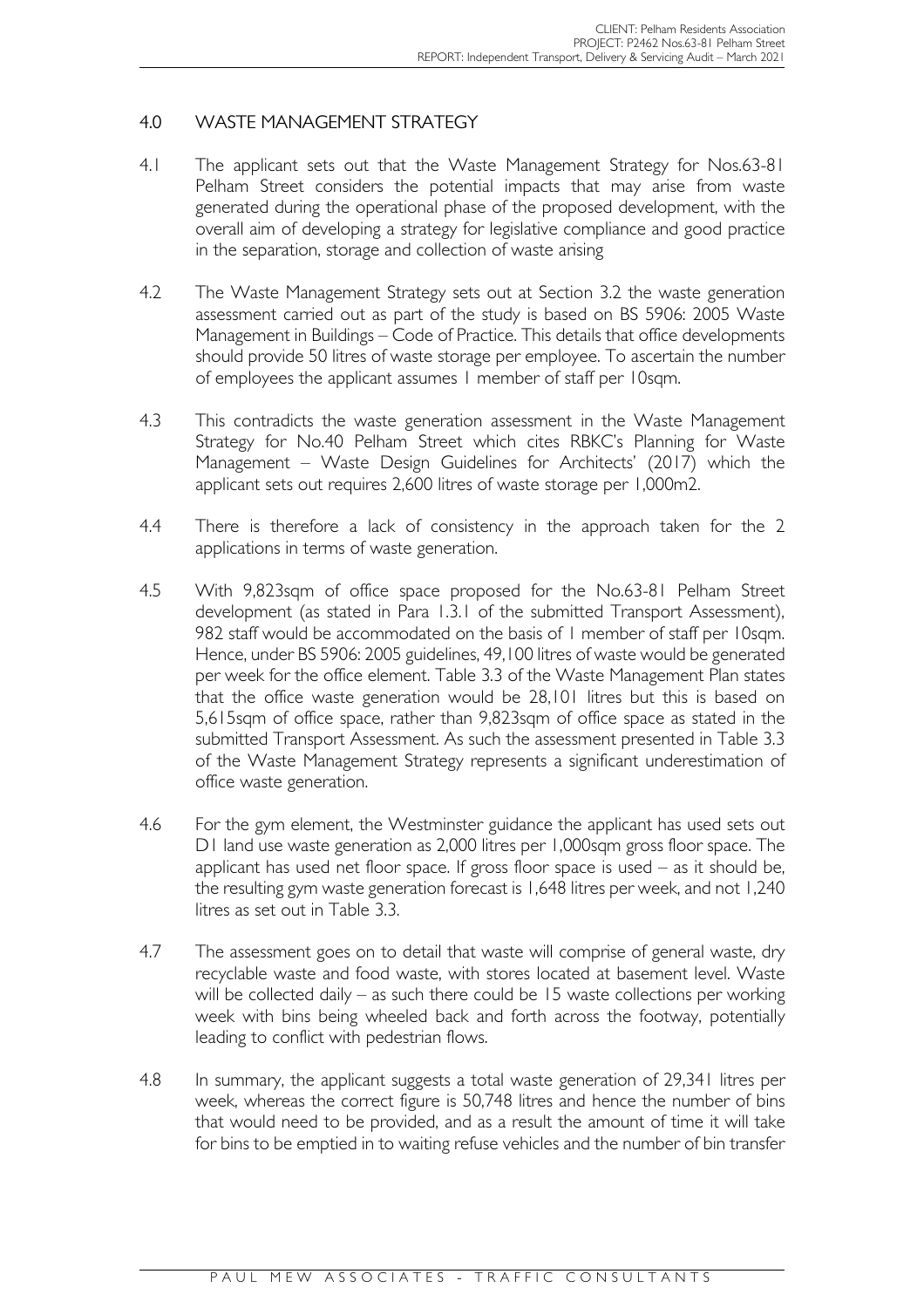across the footway will be greater than suggested by the Waste Management Strategy.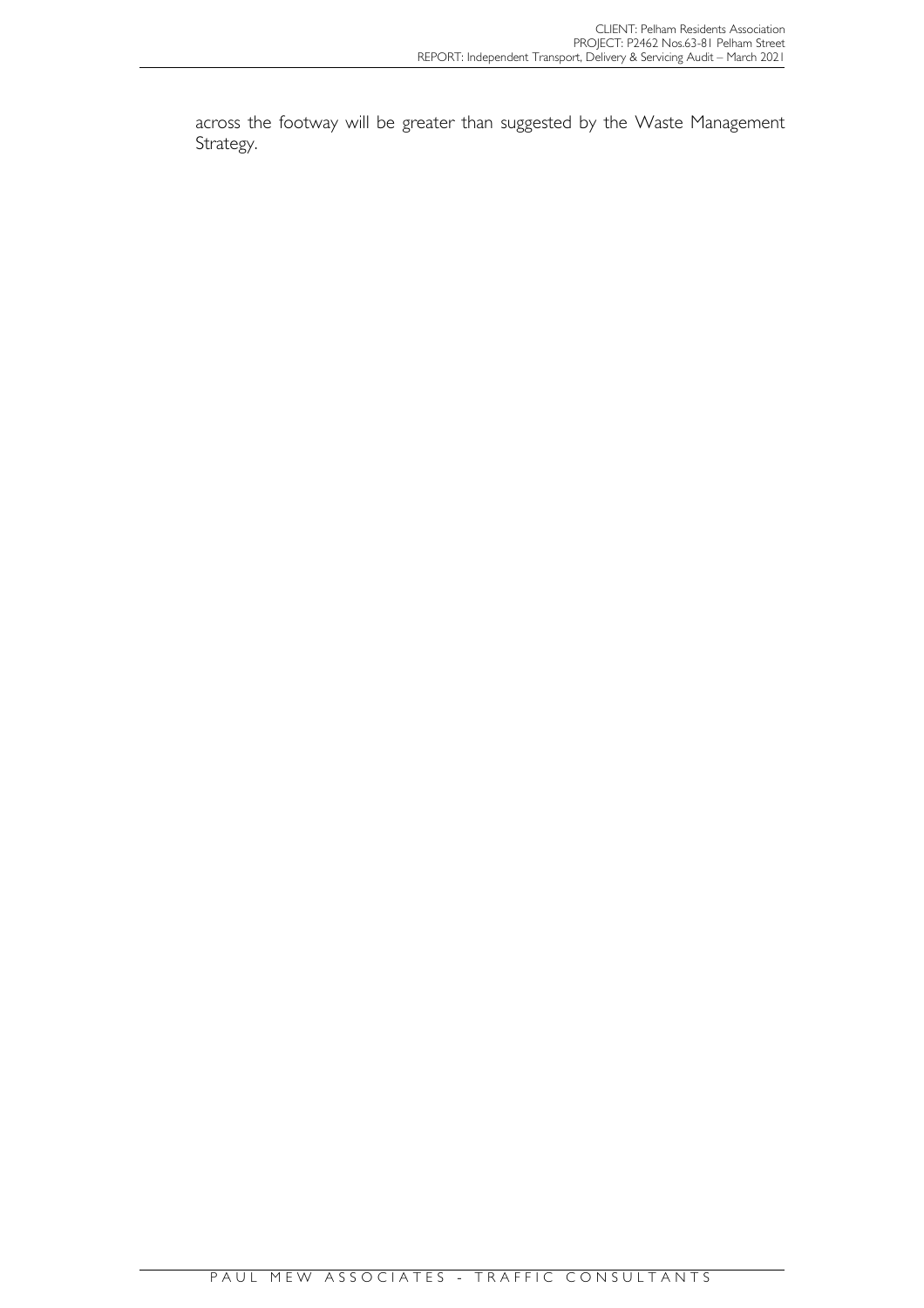# 5.0 CONSTRUCTION TRAFFIC MANAGEMENT PLAN

- 5.1 The Construction Traffic Management Plan details that consultation has been caried out with local residents' groups and that the main issues raised related to construction traffic and impact on local roads, likelihood of road closures, mitigation for noise and dust, and programme timeframes.
- 5.2 It goes on to set out that during the post consent phase newsletters and meetings with relevant community groups will be actioned to communicate;
	- the start date, duration and nature of the project
	- the principal stages of the project
	- all significant operations that have potential to cause disturbance from noise and vibration
	- approximate start and end dates of potentially disruptive works
	- outline details of noise and vibration mitigation steps that are to be used
	- contact names and numbers of appropriate site personnel
- 5.3 A procedure will be put in place to address any issues raised by local community groups. It is set out that works relating to the proposed development at Nos.63- 81 Pelham Street are not expected to coincide with works at No.40 Pelham Street or at South Kensington Station. It is suggested that an explicit commitment is made to ensure there is no coincidence with these other two schemes to reduce the impact of construction works on local residential amenity.
- 5.4 Works are proposed to be carried out Monday to Friday from 08:00 to 18:00 but there may be exceptions to this. No deliveries will be accepted before 09:30 or after 15:00. The construction programme is planned to take 22 months from Q1 2023 to Q4 2024.
- 5.5 The Construction Traffic Management Plan includes details of the routeing of demolition, excavation and construction vehicles. This suggests that vehicles will approach the site on Pelham Street from South Kensington Station and leave the site by turning left on to Brompton Road.
- 5.6 Swept path analysis is shown for the in and out bound routeings (unusually on aerial photography rather than an Ordnance Survey mapping base). For the left turn adjacent to the florist stall outside South Kensington Station having entered Pelham Street from Old Brompton Road this shows the construction vehicle significantly over running the centre of the road and the south / west bound traffic lane. The swept path even shows how a construction vehicle would conflict with a bus travelling in the opposite direction as illustrated in the extract below. Given that the south / west bound lane of Pelham Street is congested at all times of the day, this manoeuvre does not seem practical or safe.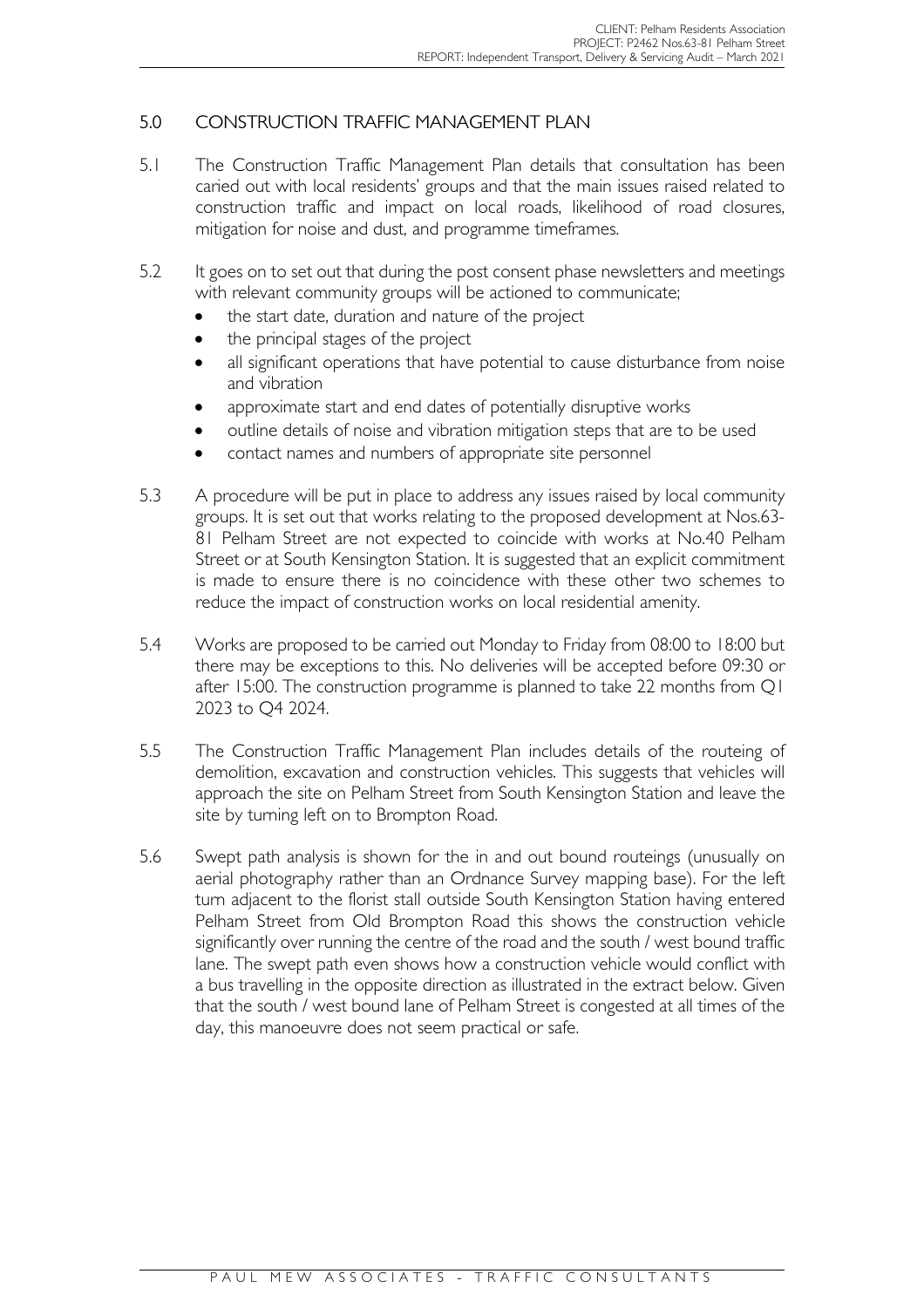

Extract of Swept Path Analysis – Entry to Pelham Street

Source: Construction Traffic Management Plan

- 5.7 Demolition, substructure, superstructure and envelope site layouts are shown in response to Q11 of the Construction Traffic Management Plan. For all phases a hoarding line will include the current footway and parking bays along the north side of Pelham Street adjacent to the site frontage. As a result, the northern footway of Pelham Street adjacent to the site will be closed to pedestrian traffic, with diversions to the footway on the south side of Pelham Street.
- 5.8 No analysis of the impact of the closure of the footway on the northern side of Pelham Street has been carried out in terms of Pedestrian Level of Comfort or from a road safety perspective. Additionally, no information is provided on how or where pedestrians will be diverted to the southern footway.
- 5.9 In relation to footway widths, it is relevant to consider the appeal decision made in July 2016 with regards RBKC Application Reference PP/15/04274 in relation to a development proposal at 40 Pelham Street. In dismissing the appeal, the inspector considered that a 2.0m footway width in an area with high pedestrian flows and an active frontage would constitute a road safety concern, with pedestrians having to ask for passage or more likely step out in to the carriageway to pass other footway users. The southern footway opposite Nos.63-81 Pelham Street has a width of around 1.5m and such already 'constitutes a road safety concern'. Additional pedestrian flows diverted from the northern footway will further exacerbate this problem.
- 5.10 In lieu of the applicant's lack of assessment, we have used data from the Transport Assessment that suggests that in the AM peak hour (08:00 to 09:00) 1,195 pedestrians use the east and west bound footways adjacent to the site. During the PM peak hour (17:00 to 18:00) this increases to 1,347. Under the proposals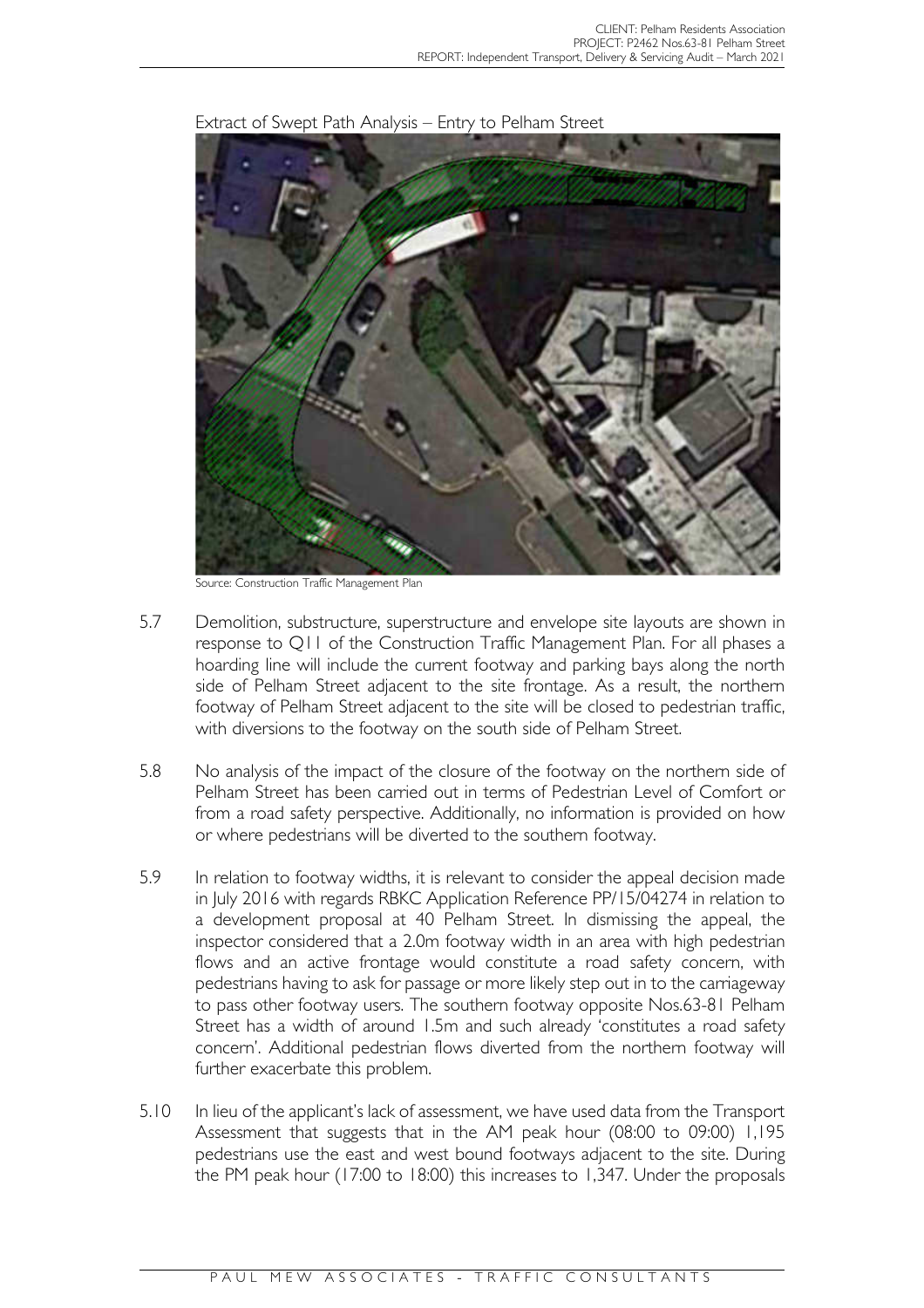all of these flows would have to be accommodated on the footway on the south side of Pelham Street which has a width of around 1.5m. At peak times there could be 22 pedestrians per minute on the southern footway. Given its limited width, pedestrians may have to step out in to the carriageway to pass. With a solid hoarding line along the northern edge of the through carriageway, the effective width of the carriageway will be reduced. In conjunction with increase flows on the southern footway, this raises serious concerns over the safety of pedestrians.

- 5.11 In response to Q12 which asks if vehicles will enter / leave the site, the applicant has taken this to mean the current building via existing vehicle access points. For the sake of the Construction Traffic Management Plan the 'site' should include the land within the hoarding line and therefore would include the current footway and parking bays on the north side of Pelham Street. Swept path analysis should have been provided to show how construction vehicles would enter and leave the area within the hoarding line. It is likely that such manoeuvres will be tight and may require accessing / egressing vehicles to cross to the westbound traffic lane. As set out above, Pelham Street is congested for most of the day and as such there would be potential conflict between construction vehicles and stationary / moving westbound traffic.
- 5.12 In response to Q16 which askes if any road closures are required, the applicant has stated that no road closures are required. Q16 requires that pedestrian passage is maintained at all times. The response to Q16 should have included the fact that the northern footway will be closed and that existing parking bays will be suspended, all to be enclosed behind the hoarding line. The effective remaining carriageway width should also have been detailed.
- 5.13 With regards to scheduling, interim data suggests during the peak of the development 31 HGVs and 6 LGV's could visit the site each day.
- 5.14 In response to Q22 which asks 'How will you protect pedestrians from the construction works, particularly vulnerable users' the applicant has responded;

The construction site is set well back from the public highway. The existing access will be gated with hoarding panels allowing construction vehicles to reverse into the site with the footway and carriageway left unobstructed.

Traffic marshals at the site entrance will ensure that vulnerable road users are protected from vehicle access and egress.

5.15 It is questioned how the footway will be left unobstructed, when the footway will be closed due to the proposed hoarding line as set out in their response to Q25;

Yes – it is anticipated the northern footpath of Pelham Street will be closed with diversion onto the southern footpath.

5.16 The applicant has committed to deploying traffic marshals to ensure pedestrian and other road user safety.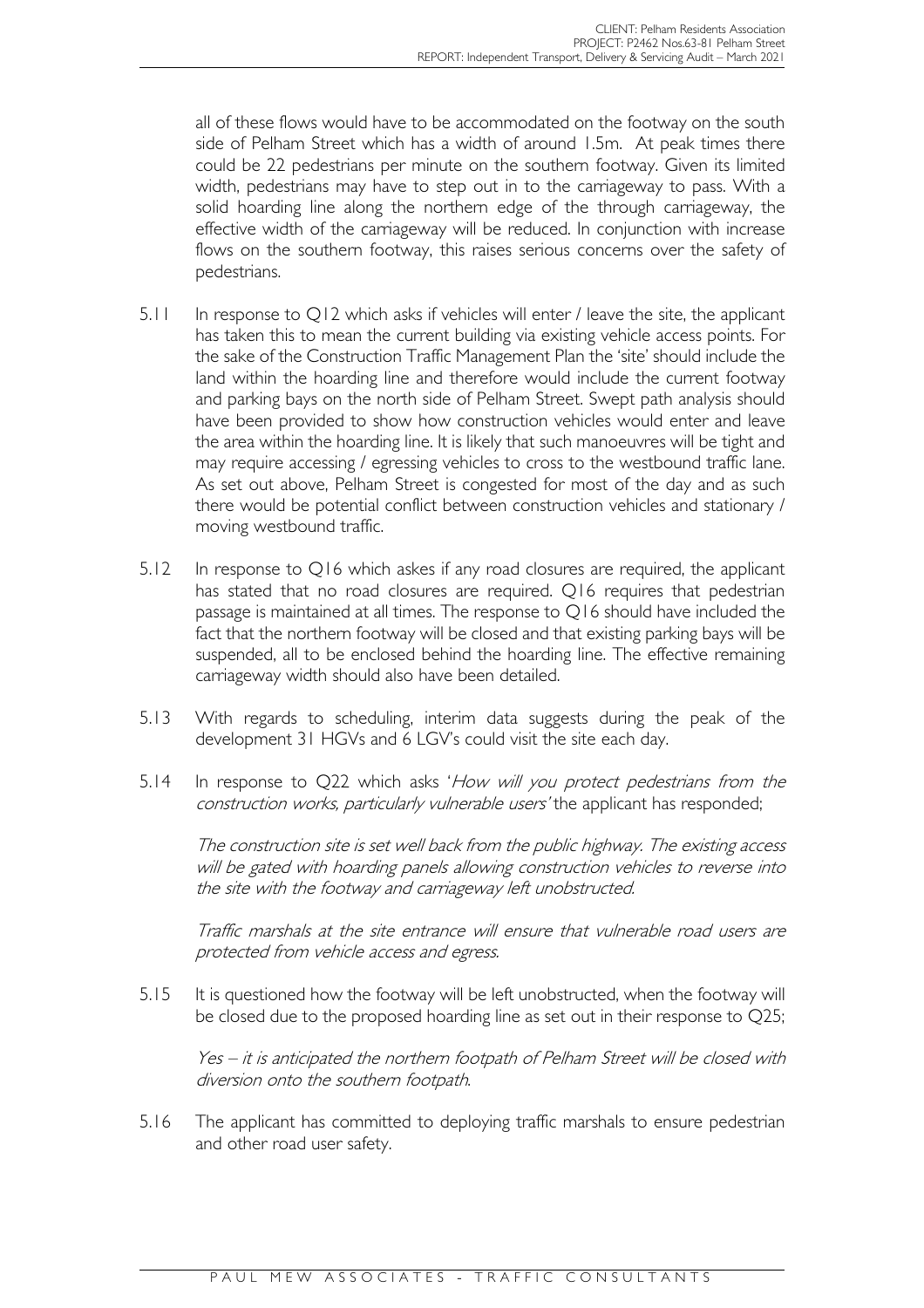- 5.17 In summary, swept path analysis of construction vehicles accessing Pelham Street from Old Brompton Road demonstrates that it is likely to lead to conflict with other road users.
- 5.18 The closure of the footway on the northern side of Pelham Street during demolition / construction phases has not been assessed in terms of 'pedestrian level of comfort' on the southern footway or in terms of road safety issues caused by potential pedestrian congestion on the southern footway.
- 5.19 The applicant has not demonstrated that demolition / construction vehicles can manoeuvre in and out of the hoarding line area without conflict with other road users.